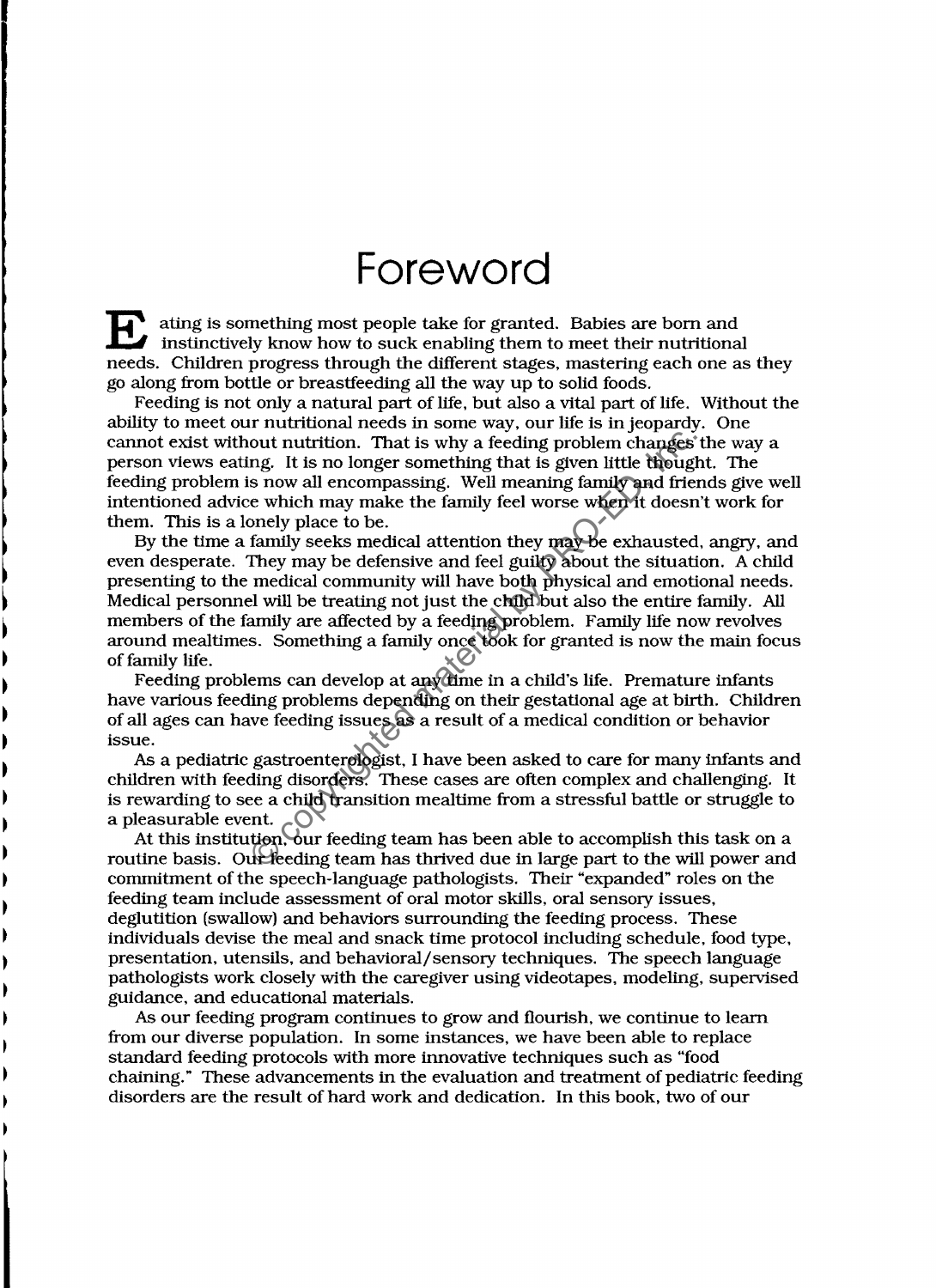speech pathologists, Cheri Fraker and Laura Walbert, will share their experiences with the reader and attempt to provide insight into these important issues.

I am lucky to be a part of this feeding team. Each case we treat is unique to that particular patient. As we continue treating children with eating problems we continue to learn. The goal is to have each child we treat not have life revolve around eating but to eat as a normal part of life.

Mark Fishbein, MD Pediatric Gastroenterologist SIU School of Medicine

© copyrighted material by PRO-ED, Inc.

i,  $\tilde{\mathcal{L}}$ 

> t,  $\bar{\mathbf{v}}$  $\ddot{\phantom{a}}$

> > $\ddot{\phantom{a}}$  $\bar{\mathbf{v}}$  $\bar{\mathbf{v}}$

> > > $\ddot{\phantom{a}}$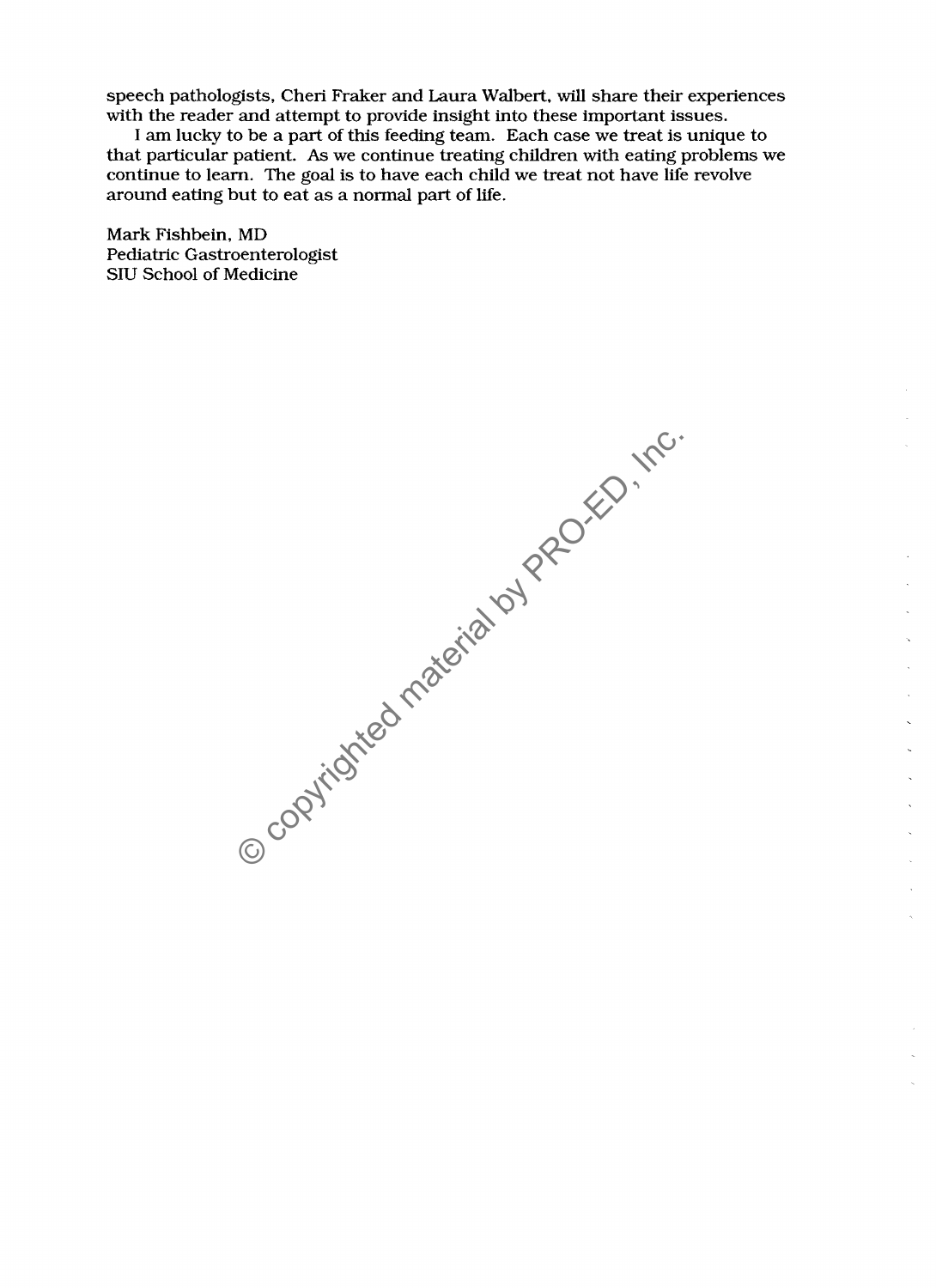## **How to Use This Book**

T his book was written to be a guide for evaluation and treatment of infants and children with feeding disorders. We formatted the book as a quick, yet extremely detailed, reference guide for the busy therapist with research from physicians to support the work that we do. Physician based research studies are italicized. "Chat sections" are included and that is our opportunity to talk directly to the reader about these subjects the way we do during our lectures. Each section has information that can be used either as a study guide for the student or new clinician or as a reference for evaluation and treatment by the experienced therapist.

We strongly believe that premature infants and children with complex medical issues carry their history with them throughout their lives and it shows particularly in the development of their feeding skills. In order to effectively treat these patients, the therapist needs an understanding of the child's medical history. detailed information regarding development of oral motor skills and the ability to develop the experience to truly see the child and recognize the complex motor, sensory and behavioral components that impact feeding. The therapist also must appreciate the complexity of selecting bottles. utensils and foods that meet the child's particular needs. We are not feeders, we make feedings therapeutic, we pick nipples, cups and spoons that will facilitate the development of the oral facial musculature. We position children so they have optimal respiratory function, physiological stability and control for safe and efficient swallowing. that can be used either as a study guide for the studer<br>reference for evaluation and treatment by the experience<br>lieve that premature infants and children with complement<br>history with them throughout their lives and it sho

The whole body approach to feeding is strongly recommended, we must outline our treatment accordingly. Find the factors in the child's history that are neurological in origin. explore the child's respiratory history and assess how that is impacting feeding and then ask questions regarding digestion to determine if the last phase of feeding has a negative or positive outcome for a child. Share this information with the child's physician. Infants and children who have pain or discomfort after eating will often have significant feeding problems.

As for content. evaluation of the swallow is discussed and aspiration management strategies are provided. In Chapter 11 a detailed multi-disciplinary intake and referral guide with red flag issues highlighted, is included to assist the therapist in the evaluation/treatment process for all feeding patients. The book contains a medical reference guide to help the therapist interpret the patient's medical history. Nutrition and digestive disorders are also outlined to help the therapist recognize symptoms to include in their report to the physician.

We tackle assessment and treatment from the NICU infant to childhood. Feeding skills are outlined by age of the child and there are references for appropriate volume offood per day. Meal and snack schedules are discussed as well as behavior management strategies. Our technique of "food chaining" is defined and demonstrated for the therapist to select appropriate foods for the treatment